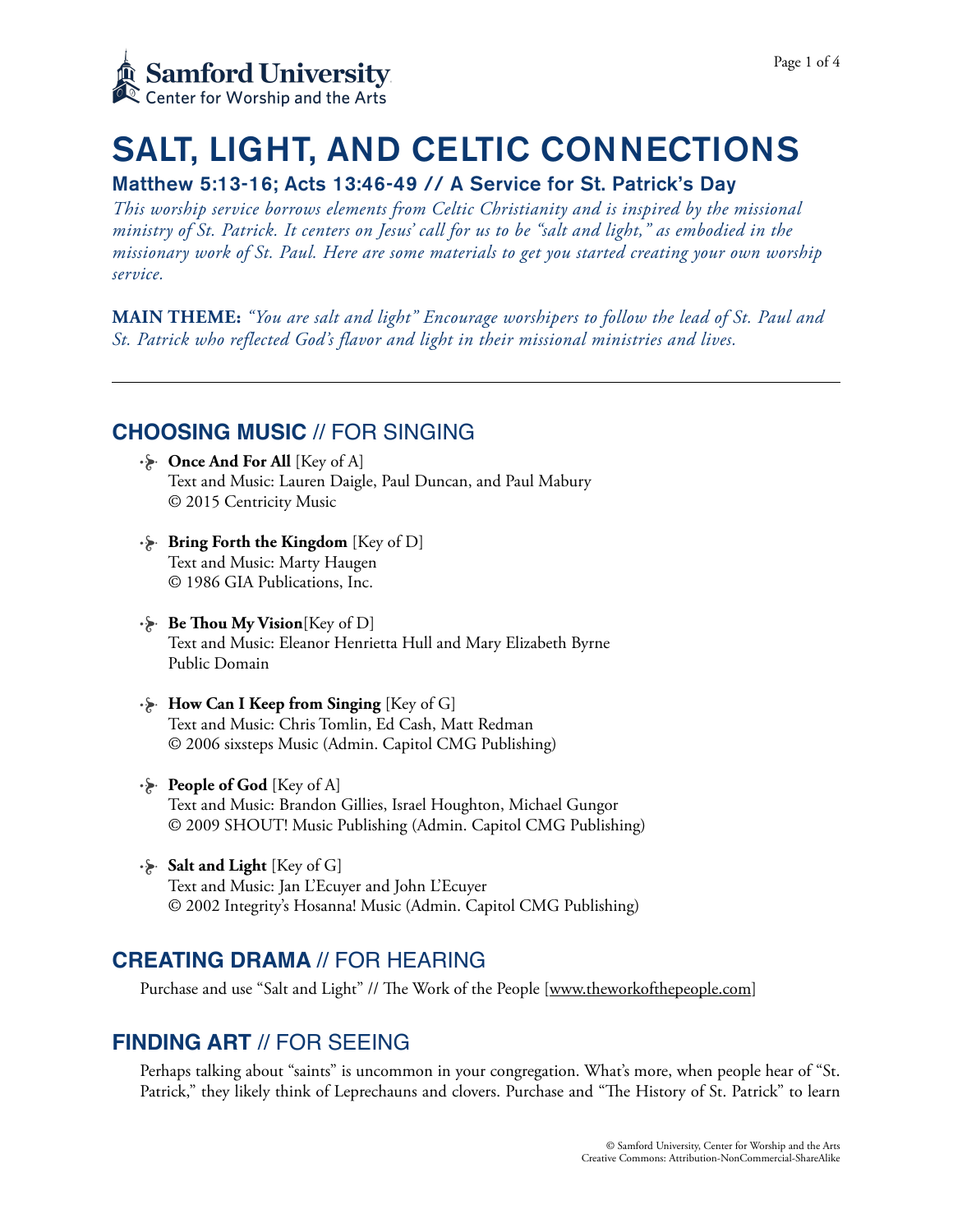about St. Patrick and his devoted ministry among the Irish. // Worship House Media [[www.worshiphousemedia.com\]](http://www.worshiphousemedia.com)

Purchase and use "Your Light" as a response to the worship gathering's message, encouraging worshipers to reflect on our call to be a light that reflects God's light. // Worship House Media [[www.worshiphousemedia.com\]](http://www.worshiphousemedia.com)

### **LIVING WORSHIP** // FOR DOING

As worshipers leave the gathering, give each one a salt packet to remind them of Christ's call to be salt and light in our world.

Start a "Salt and Light" blog. Create a webpage or blog where members of your congregation can record and share examples of where God has worked through them, instances of where they have seen God's people become "salt and light" in our world. Some of us may think it's impolite to "brag" on ourselves; others of us may rarely practice the skill of looking for God at work in our world. Either way, celebrating God's work in us is good and helps us come to believe that we are truly salt and light, vessels God has ordained to accomplish God's mission. By naming and sharing examples of Christ-followers being salt and light, we can all be inspired to grow into that identity more fully.

### **MAKING SPACE** // FOR WORSHIPING

Celtic Christianity is known for its deeply Trinitarian and prayer-centered roots. Display prominently a large Celtic cross in your worship space, a cross with a circle around the center. The circle serves as a symbol of eternity, emphasizing the endlessness of God's love for us, as shown supremely through Christ's sacrifice on the cross. If no one is able to construct a Celtic cross, consider displaying one on a screen during worship. A video loop entitled "St Patricks Day Background" featuring the celtic cross is available for purchase. // Worship House Media [\[www.worshiphousemedia.com](http://www.worshiphousemedia.com)]



© G. A. Stephen, 2010-2015.

Consider using prominent candles throughout the worship space to remind us that we, like St. Paul and St. Patrick, are called to reflect Christ's light among all people.

Does your church display a floral arrangement? Include shamrocks! While shamrocks have become central to popular celebrations, remind worshippers that St. Patrick used the three leaves of a shamrock to remind God's people of the Trinity, God-Three-in-One.

### **THE LORD'S TABLE** // FOR CELEBRATING THE SACRAMENT

The Iona Community is the group now responsible for managing the restored medieval abbey on the island of Iona in Scotland. Their *Iona Abbey Worship Book* (Wild Goose Publications, 2001) contains many Celtic worship materials, prayers, and resources. If your faith community is celebrating the Lord's Supper today, considering using their liturgical resources.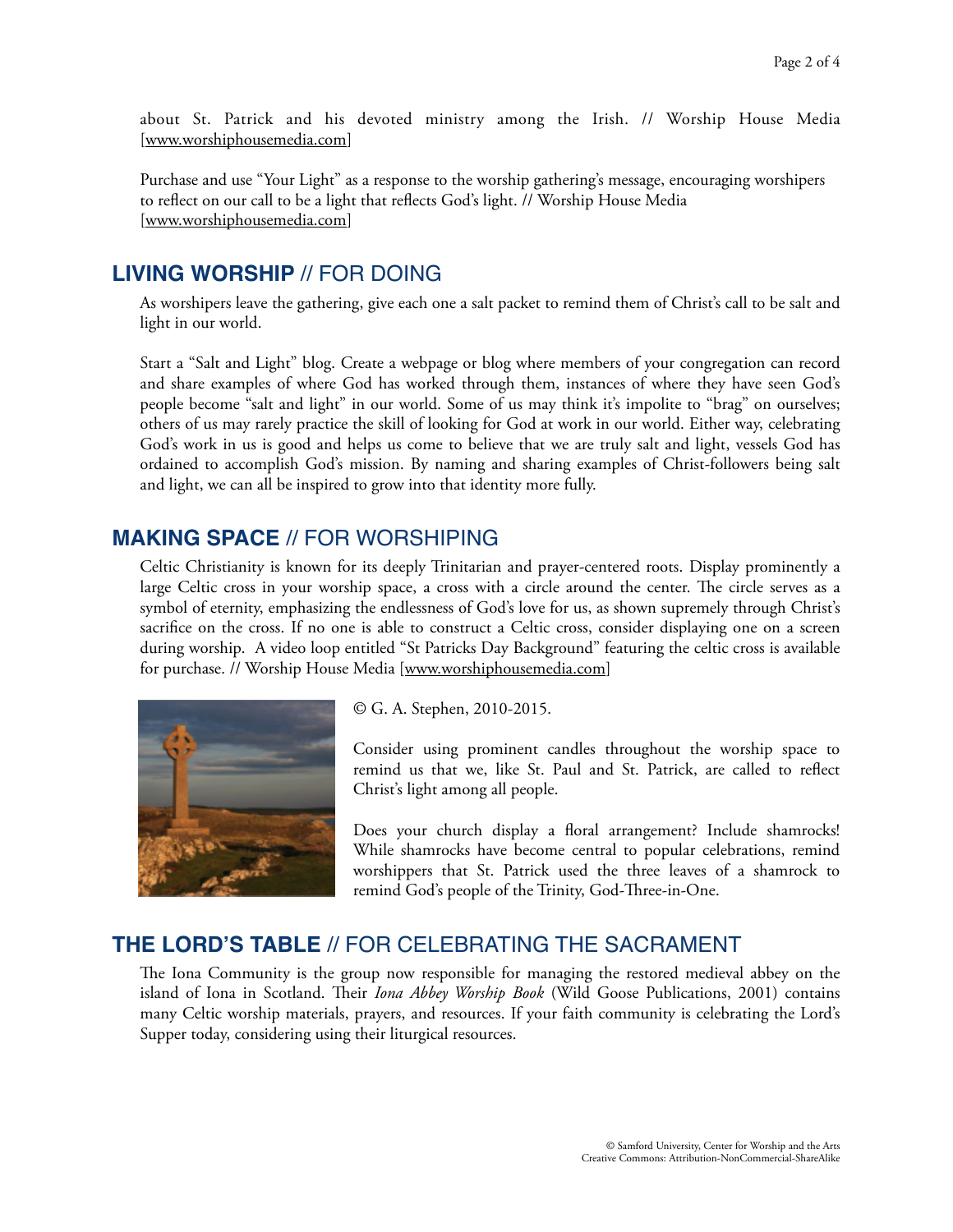### **WRITING POETRY**// FOR PRAYING

Consider a Celtic prayer for use in your worship gathering. This one, from St. Patrick, can serve as a way for worshipers to affirm their faith together. Use it in worship, or allow its themes to inspire your own prayer.

**ALL: I bind unto myself today the strong name of the Trinity, by invocation of the same, the Tree in One, and One in Tree.**

**Voice 1:** I bind this day to me forever, by power of faith, Christ's incarnation; his baptism in the Jordan river; his death on the cross for my salvation. His bursting from the spiced tomb; his riding up the heavenly way; his coming at the day of doom I bind unto myself today.

**Voice 2:** I bind unto myself today the virtues of the star-lit heaven, the glorious sun's life-giving ray, the whiteness of the moon at even, the flashing of the lightning free, the whirling wind's tempestuous shocks, the stable earth, the deep salt sea around the old eternal rocks.

**Voice 3:** I bind unto myself today the power of God to hold and lead, God's eye to watch, God's might to stay, God's ear to hearken to my need, the wisdom of my God to teach, God's hand to guide, God's shield to ward, the word of God to give me speech, God's heavenly host to be my guard.

**ALL: Christ be with me, Christ within me, Christ behind me, Christ before me, Christ beside me, Christ to win me, Christ to comfort and restore me, Christ beneath me, Christ above me, Christ in quiet, Christ in danger, Christ in hearts of all that love me, Christ in mouth of friend and stranger. I bind unto myself the name, the strong name of the Trinity, by invocation of the same, the Tree in One, the One in Tree. AMEN.**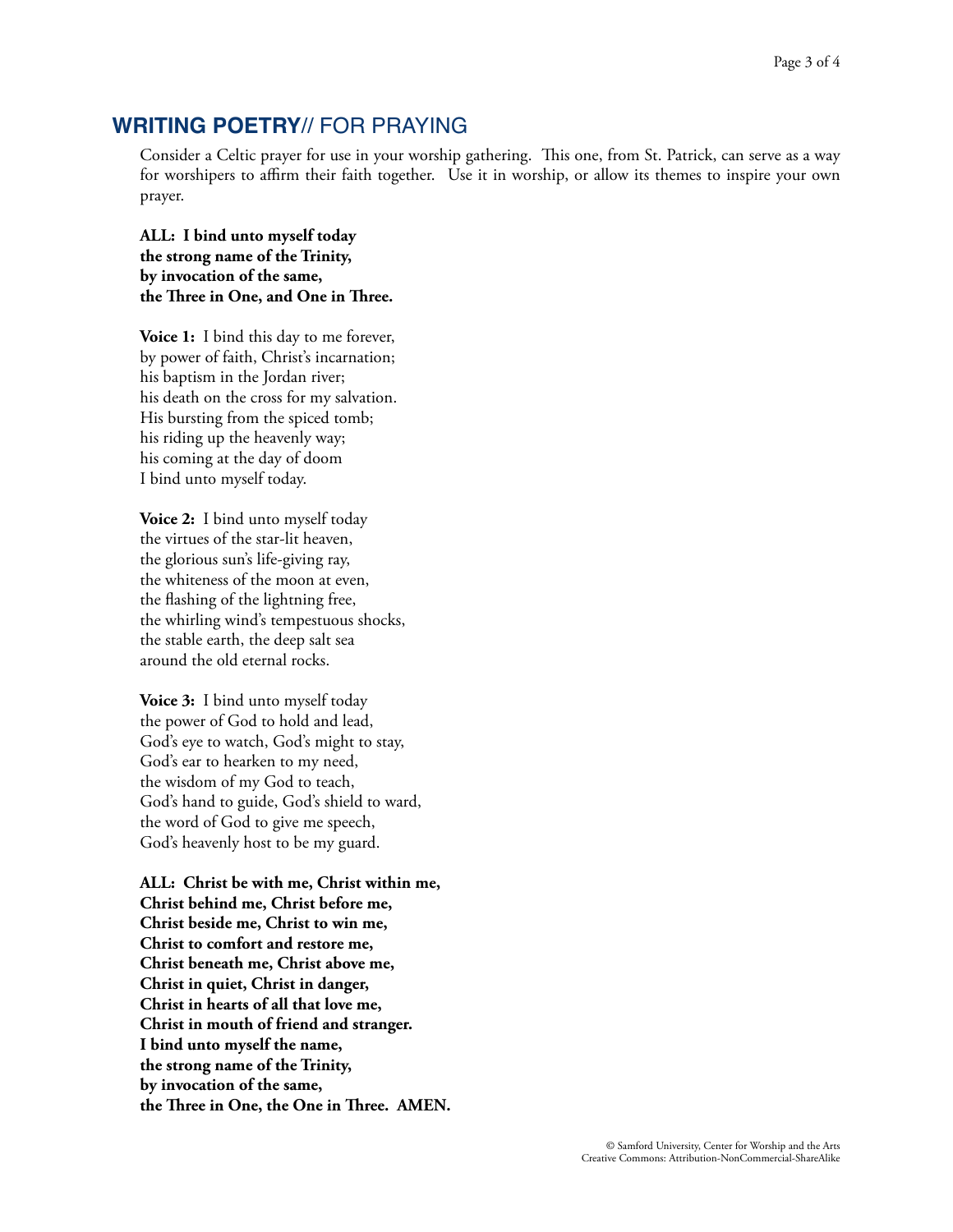Reprinted by permission from Book of Common Worship, © 1993 Westminster, John Knox Press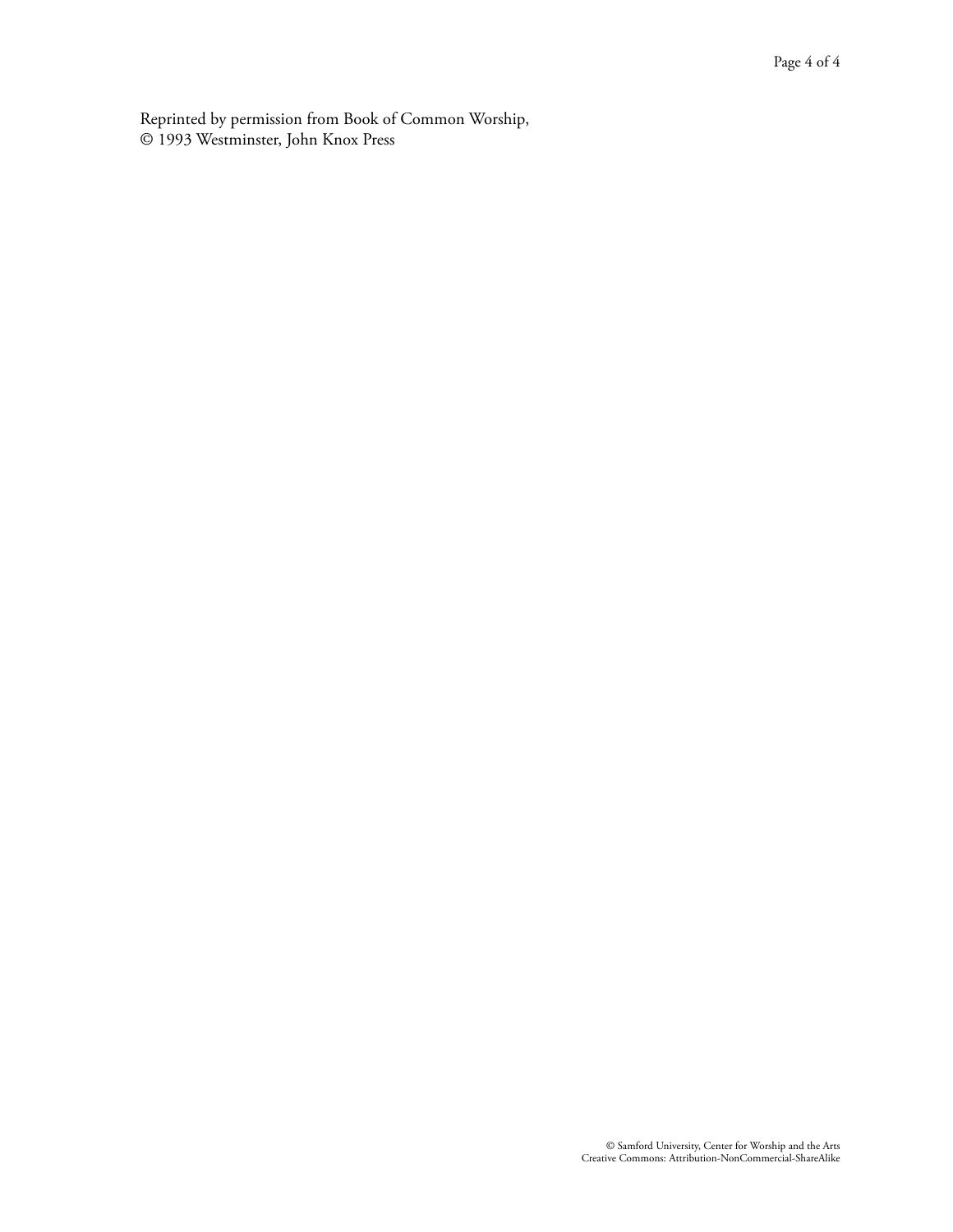

## SAMPLE WORSHIP SERVICE

*Salt, Light, and Celtic Connections // Matthew 5:13-16; Acts 13:46-49 // A Service for St, Patrick's Day* 

*[Place a Celtic cross prominently in the worship space before the worship gathering begins.]*

#### GREETING

Leader: In the name of the Father, in the name of the Son, in the name of the Spirit Holy, Three in One:

**All: God make us holy, Christ make us holy, Spirit make us holy, Tree all-holy.** 

from *Te Book of Common Order of the Church of Scotland*, © 1994, Panel on Worship of the Church of Scotland. Used by permission.

*[Light candles placed prominently all around worship space to remind us that we are to reflect the light of Christ.]* 

#### SONG OF ASPIRATION

*Christ Beside Me* 

#### WELCOME

Say hi to other worshipers and welcome one another in the name of Christ.

#### SONGS OF WORSHIP, HOPE, AND **DEDICATION**

*How Can I Keep from Singing? Bring Forth the Kingdom Be Tou My Vision* 

#### AFFIRMING OUR FAITH TOGETHER

**ALL WORSHIPERS: I bind unto myself today the strong name of the Trinity, by invocation of the same, the Tree in One, and One in Tree.** 

**VOICE 1:** I bind this day to me forever, by power of faith, Christ's incarnation; his baptism in the Jordan river; his death on the cross for my salvation. His bursting from the spiced tomb; his riding up the heavenly way; his coming at the day of doom I bind unto myself today.

**VOICE 2:** I bind unto myself today the virtues of the star-lit heaven, the glorious sun's life-giving ray, the whiteness of the moon at even, the flashing of the lightning free, the whirling wind's tempestuous shocks, the stable earth, the deep salt sea around the old eternal rocks.

**VOICE 3:** I bind unto myself today the power of God to hold and lead, God's eye to watch, God's might to stay, God's ear to hearken to my need, the wisdom of my God to teach, God's hand to guide, God's shield to ward, the word of God to give me speech, God's heavenly host to be my guard.

**ALL WORSHIPERS: Christ be with me, Christ within me, Christ behind me, Christ before me, Christ beside me, Christ to win me, Christ to comfort and restore me, Christ beneath me, Christ above me, Christ in quiet, Christ in danger, Christ in hearts of all that love me, Christ in mouth of friend and stranger. I bind unto myself the name, the strong name of the Trinity, by invocation of the same, the Tree in One, the One in Tree. AMEN.** 

#### SCRIPTURE READING

Matthew 5:13-16 Christ-Followers in the World *Purchase and use this video as the scripture reading from Te Work of the People.* 

#### SHARING OUR STORIES

#### *People of God*

A week before worship, invite one or two worshipers to prepare brief testimonies answering this question: "When have you been salt and light in our world?" By naming and sharing examples of being salt and light, we can all be inspired to grow into that identity